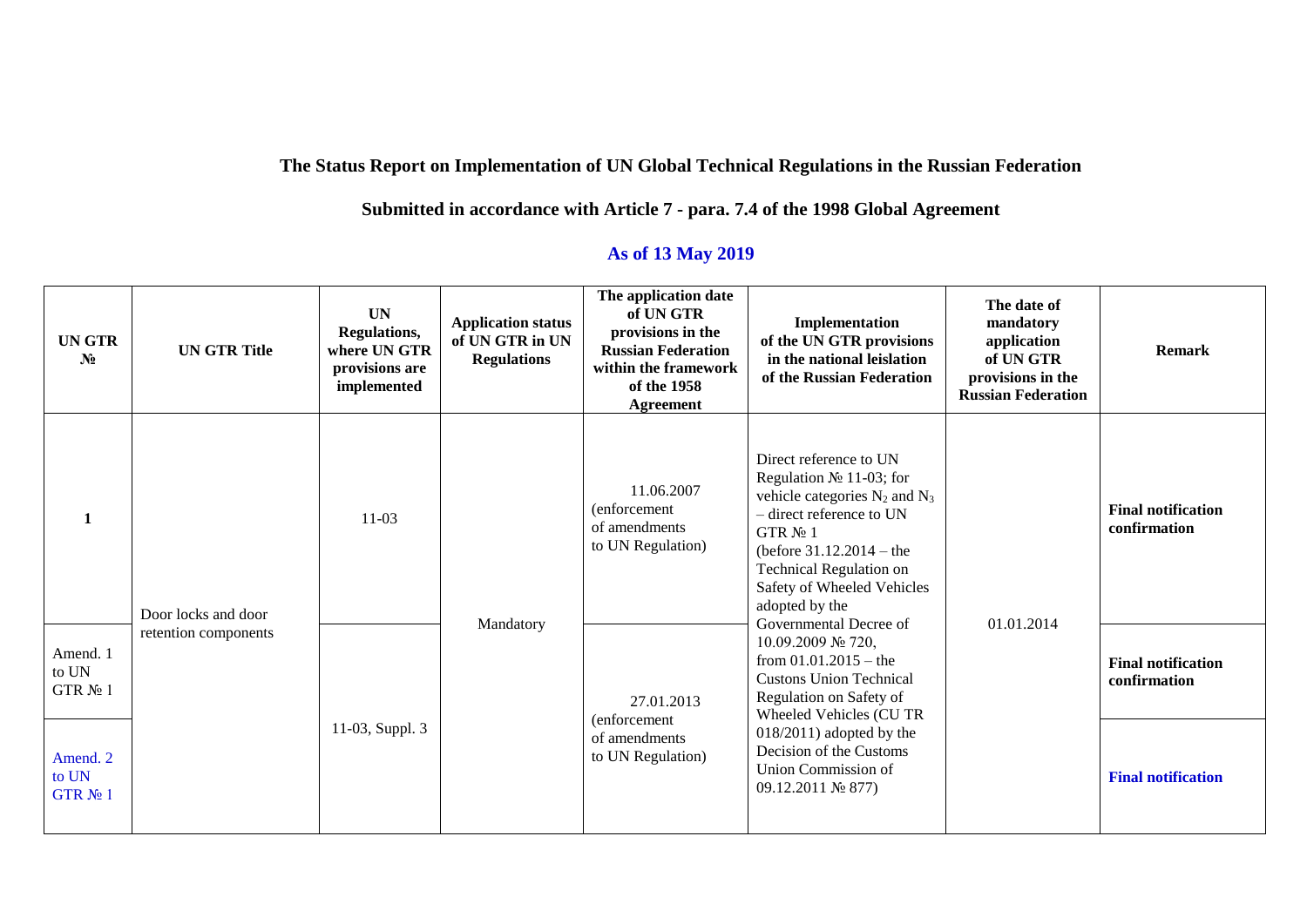| <b>UN GTR</b><br>$N_2$                                                                                                    | <b>UN GTR Title</b>                                                                                                                                                                                                                        | <b>UN</b><br>Regulations,<br>where UN GTR<br>provisions are<br>implemented | <b>Application status</b><br>of UN GTR in UN<br><b>Regulations</b> | The application date<br>of UN GTR<br>provisions in the<br><b>Russian Federation</b><br>within the framework<br>of the 1958<br><b>Agreement</b> | Implementation<br>of the UN GTR provisions<br>in the national leislation<br>of the Russian Federation                                                 | The date of<br>mandatory<br>application<br>of UN GTR<br>provisions in the<br><b>Russian Federation</b> | <b>Remark</b>                                                                                                                                            |
|---------------------------------------------------------------------------------------------------------------------------|--------------------------------------------------------------------------------------------------------------------------------------------------------------------------------------------------------------------------------------------|----------------------------------------------------------------------------|--------------------------------------------------------------------|------------------------------------------------------------------------------------------------------------------------------------------------|-------------------------------------------------------------------------------------------------------------------------------------------------------|--------------------------------------------------------------------------------------------------------|----------------------------------------------------------------------------------------------------------------------------------------------------------|
| $\boldsymbol{2}$<br>Amend. 1<br>to UN<br>GTR $N2$ 2<br>Amend. 2<br>to UN<br>GTR $N2$ 2<br>Amend. 3<br>to UN<br>GTR $N2$ 2 | Measurement procedure<br>for two-wheeled<br>motorcycles equipped with<br>a positive or compression<br>ignition engine with regard<br>to the emission of gaseous<br>pollutants, CO <sub>2</sub> emissions<br>and fuel consumption<br>(WMTC) |                                                                            |                                                                    | Not established                                                                                                                                |                                                                                                                                                       | Not established                                                                                        | The UN GTR<br>provisions are planned<br>to be implemented in<br>the Russian Federation,<br>when they will be<br>realized in equivalent<br>UN Regulation. |
| 3                                                                                                                         |                                                                                                                                                                                                                                            | 78-03                                                                      |                                                                    | 18.06.2007<br>(enforcement<br>of amendments<br>to UN Regulation)                                                                               | Direct reference to UN<br>Regulation № 78-03<br>(before $31.12.2014 -$ the<br><b>Technical Regulation on</b><br>Safety of Wheeled Vehicles            |                                                                                                        | <b>Final notification</b><br>confirmation                                                                                                                |
| Amend. 1<br>to UN<br>GTR № 3                                                                                              | Motorcycle brake systems                                                                                                                                                                                                                   | 78-03, Suppl. 1                                                            | Mandatory                                                          | 26.03.2010<br>(enforcement<br>of amendments<br>to UN Regulation)                                                                               | adopted by the<br>Governmental Decree of<br>10.09.2009 № 720,<br>from $01.01.2015 -$ the<br><b>Custons Union Technical</b><br>Regulation on Safety of | 01.01.2014                                                                                             | <b>Final notification</b><br>confirmation                                                                                                                |
| Amend. 2<br>to UN<br>GTR $N2$ 3                                                                                           |                                                                                                                                                                                                                                            | 78-03, Suppl. 2                                                            |                                                                    | 08.10.2015<br>(enforcement<br>of amendments<br>to UN Regulation)                                                                               | Wheeled Vehicles (CU TR<br>$018/2011$ ) adopted by the<br>Decision of the Customs<br>Union Commission of<br>09.12.2011 № 877)                         |                                                                                                        | <b>Final notification</b><br>confirmation                                                                                                                |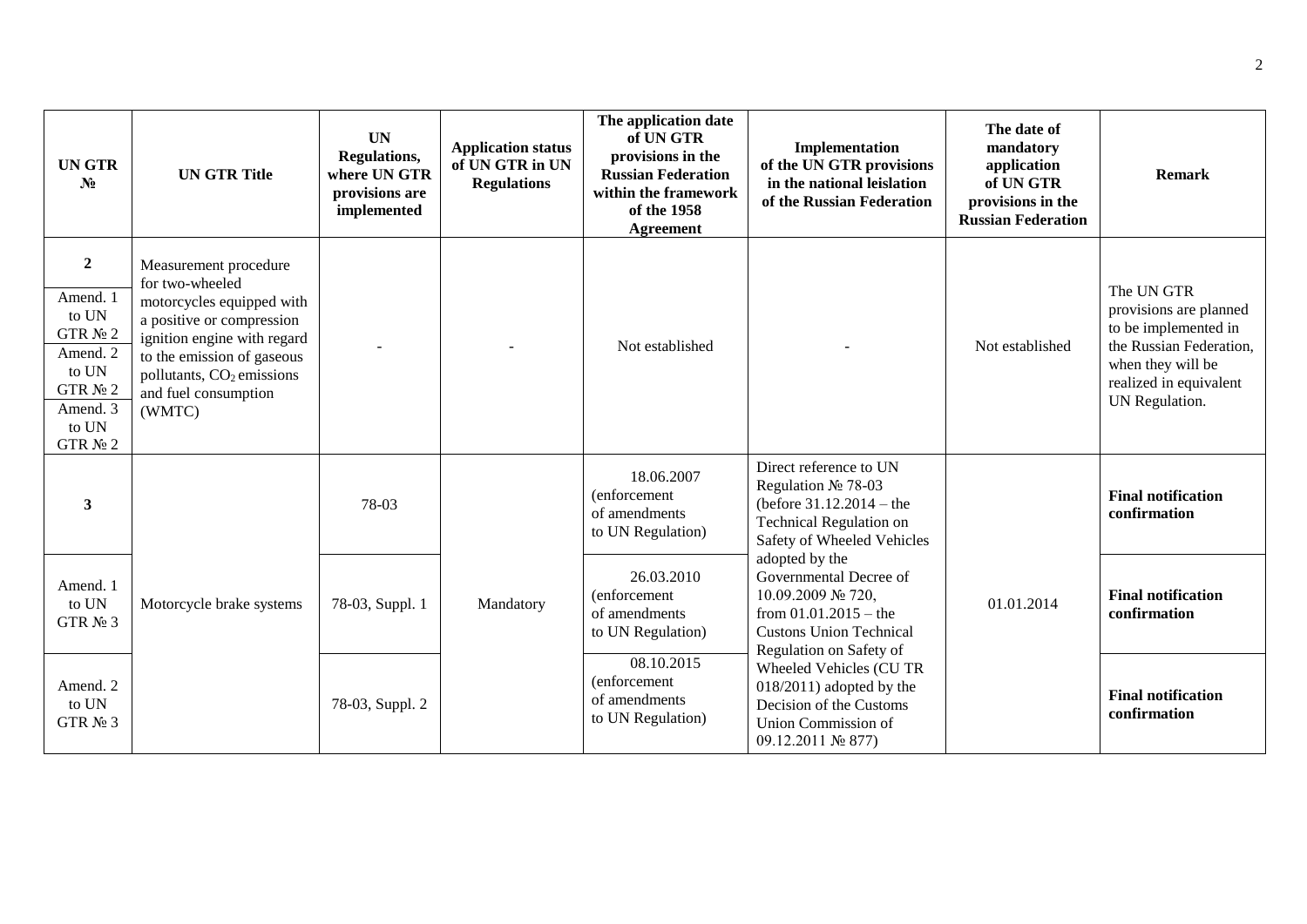| <b>UNGTR</b><br>$N_2$            | <b>UN GTR Title</b>                                                                                                                                                                                                                  | <b>UN</b><br>Regulations,<br>where UN GTR<br>provisions are<br>implemented | <b>Application status</b><br>of UN GTR in UN<br><b>Regulations</b> | The application date<br>of UN GTR<br>provisions in the<br><b>Russian Federation</b><br>within the framework<br>of the 1958<br><b>Agreement</b> | Implementation<br>of the UN GTR provisions<br>in the national leislation<br>of the Russian Federation                                                                                                                                                                                           | The date of<br>mandatory<br>application<br>of UN GTR<br>provisions in the<br><b>Russian Federation</b>                               | <b>Remark</b>                             |
|----------------------------------|--------------------------------------------------------------------------------------------------------------------------------------------------------------------------------------------------------------------------------------|----------------------------------------------------------------------------|--------------------------------------------------------------------|------------------------------------------------------------------------------------------------------------------------------------------------|-------------------------------------------------------------------------------------------------------------------------------------------------------------------------------------------------------------------------------------------------------------------------------------------------|--------------------------------------------------------------------------------------------------------------------------------------|-------------------------------------------|
| $\boldsymbol{4}$                 |                                                                                                                                                                                                                                      | 49-05                                                                      |                                                                    | 03.02.2008<br>(enforcement<br>of amendments<br>to UN Regulation)                                                                               | Direct reference to UN<br>Regulation № 49-05<br>containing provisions<br>equivalent to those of UN<br><b>GTR</b>                                                                                                                                                                                |                                                                                                                                      | <b>Final notification</b><br>confirmation |
| Amend. 1<br>to UN<br>GTR $N_2$ 4 | Test procedure for<br>compression-ignition (C.I.)<br>engines and positive-<br>ignition (P.I.) engines<br>fuelled with natural gas<br>(NG) or liquefied<br>petroleum gas (LPG) with<br>regard to the emission of<br>pollutants (WHDC) | 49-05, Suppl. 2                                                            | Optional<br>(Alternative test<br>procedure)                        | 19.08.2010<br>(enforcement)<br>of amendments<br>to UN Regulation)                                                                              | (before $31.12.2014 -$ the<br>Technical Regulation on the<br>emisson requirements by<br>automotive vehicles released<br>for circulation in the Russian<br>Federation adopted by the<br>Governmental Decree of<br>12.10.2005 № 609,<br>from $01.01.2015$ – the<br><b>Custons Union Technical</b> | 01.01.2010<br>(new vehicle types)<br>01.01.2013<br>(new vehicles)<br>01.01.2014<br>(new vehicles on<br>chassis of other<br>vehicles) | <b>Final notification</b><br>confirmation |
| Amend. 2<br>to UN<br>GTR $N_2$ 4 |                                                                                                                                                                                                                                      | 49-05, Suppl. 4                                                            |                                                                    | 23.06.2011<br>(enforcement<br>of amendments<br>to UN Regulation)                                                                               | Regulation on Safety of<br>Wheeled Vehicles (CU TR<br>$018/2011$ ) adopted by the<br>Decision of the Customs<br>Union Commission of<br>09.12.2011 № 877)                                                                                                                                        |                                                                                                                                      | <b>Final notification</b><br>confirmation |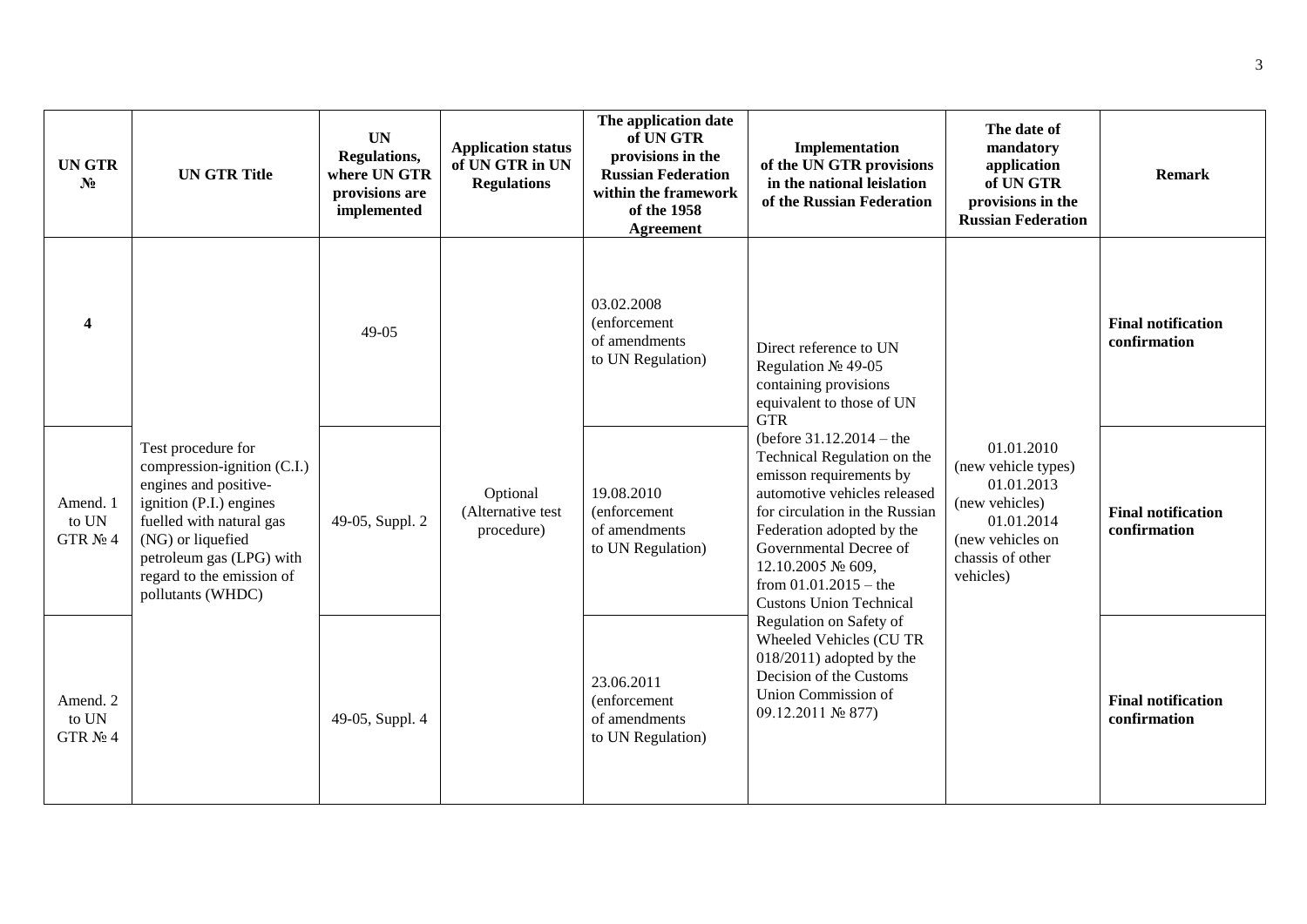| <b>UNGTR</b><br>$N_2$            | <b>UN GTR Title</b>                                                                                                                                                                                                                  | <b>UN</b><br>Regulations,<br>where UN GTR<br>provisions are<br>implemented | <b>Application status</b><br>of UN GTR in UN<br><b>Regulations</b> | The application date<br>of UN GTR<br>provisions in the<br><b>Russian Federation</b><br>within the framework<br>of the 1958<br>Agreement | Implementation<br>of the UN GTR provisions<br>in the national leislation<br>of the Russian Federation                                                                                                                                                                                                    | The date of<br>mandatory<br>application<br>of UN GTR<br>provisions in the<br><b>Russian Federation</b>                               | <b>Remark</b>                                                                                                                                            |
|----------------------------------|--------------------------------------------------------------------------------------------------------------------------------------------------------------------------------------------------------------------------------------|----------------------------------------------------------------------------|--------------------------------------------------------------------|-----------------------------------------------------------------------------------------------------------------------------------------|----------------------------------------------------------------------------------------------------------------------------------------------------------------------------------------------------------------------------------------------------------------------------------------------------------|--------------------------------------------------------------------------------------------------------------------------------------|----------------------------------------------------------------------------------------------------------------------------------------------------------|
| Amend. 3<br>to UN<br>GTR $N_2$ 4 | Test procedure for<br>compression-ignition (C.I.)<br>engines and positive-<br>ignition (P.I.) engines<br>fuelled with natural gas<br>(NG) or liquefied<br>petroleum gas (LPG) with<br>regard to the emission of<br>pollutants (WHDC) |                                                                            |                                                                    | Not established                                                                                                                         |                                                                                                                                                                                                                                                                                                          | Not established                                                                                                                      | The UN GTR<br>provisions are planned<br>to be implemented in<br>the Russian Federation,<br>when they will be<br>realized in equivalent<br>UN Regulation. |
| 5                                | Technical requirements for<br>on-board diagnostic<br>systems (OBD) for road<br>vehicle (WWH-OBD)                                                                                                                                     | $49-05$                                                                    | Mandatory                                                          | 03.02.2008<br>(enforcement<br>of amendments<br>to UN Regulation)                                                                        | Direct reference to UN<br>Regulation № 49-05,<br>containing provisions<br>equivalent to those of UN<br><b>GTR</b><br>(before $31.12.2014 -$ the<br>Technical Regulation on the<br>emisson requirements by<br>automotive vehicles released<br>for circulation in the Russian<br>Federation adopted by the | 01.01.2010<br>(new vehicle types)<br>01.01.2013<br>(new vehicles)<br>01.01.2014<br>(new vehicles on<br>chassis of other<br>vehicles) | <b>Final notification</b><br>confirmation                                                                                                                |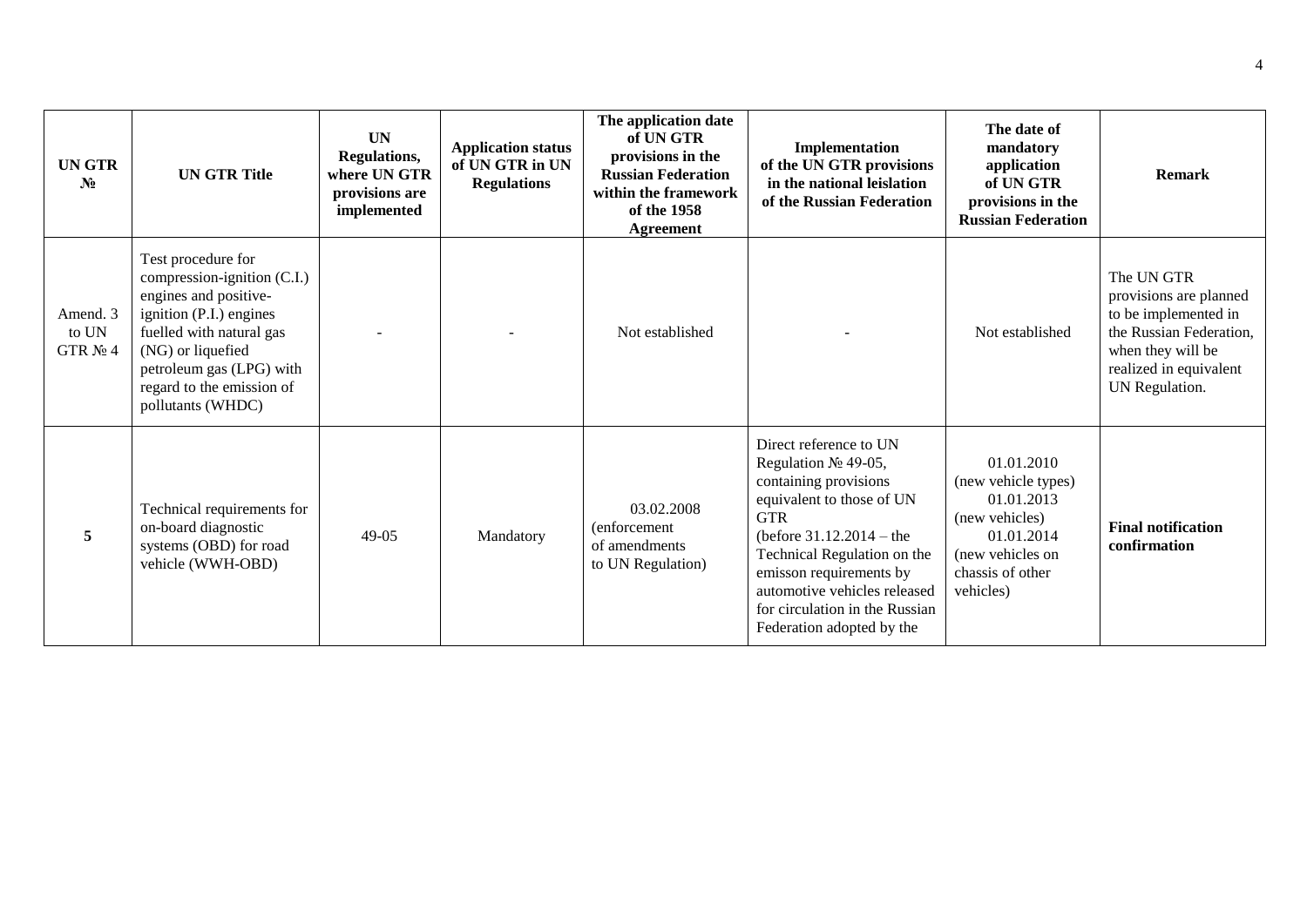| <b>UNGTR</b><br>$N_2$            | <b>UN GTR Title</b> | <b>UN</b><br>Regulations,<br>where UN GTR<br>provisions are<br>implemented | <b>Application status</b><br>of UN GTR in UN<br><b>Regulations</b> | The application date<br>of UN GTR<br>provisions in the<br><b>Russian Federation</b><br>within the framework<br>of the 1958<br>Agreement | Implementation<br>of the UN GTR provisions<br>in the national leislation<br>of the Russian Federation                                                                                                                                                                                                   | The date of<br>mandatory<br>application<br>of UN GTR<br>provisions in the<br><b>Russian Federation</b> | <b>Remark</b>                             |
|----------------------------------|---------------------|----------------------------------------------------------------------------|--------------------------------------------------------------------|-----------------------------------------------------------------------------------------------------------------------------------------|---------------------------------------------------------------------------------------------------------------------------------------------------------------------------------------------------------------------------------------------------------------------------------------------------------|--------------------------------------------------------------------------------------------------------|-------------------------------------------|
| Amend. 1<br>to UN<br>GTR $N_2$ 5 |                     | 49-05, Suppl. 5                                                            |                                                                    | 26.07.2012<br>(enforcement)<br>of amendments<br>to UN Regulation)                                                                       | Governmental Decree of<br>12.10.2005 $\mathcal{N}$ 609,<br>from $01.01.2015$ – the<br><b>Custons Union Technical</b><br>Regulation on Safety of<br>Wheeled Vehicles (CU TR<br>$018/2011$ ) adopted by the<br>Decision of the Customs<br>Union Commission of<br>$09.12.2011 \text{ N}$ <sup>2</sup> 877) |                                                                                                        | <b>Final notification</b><br>confirmation |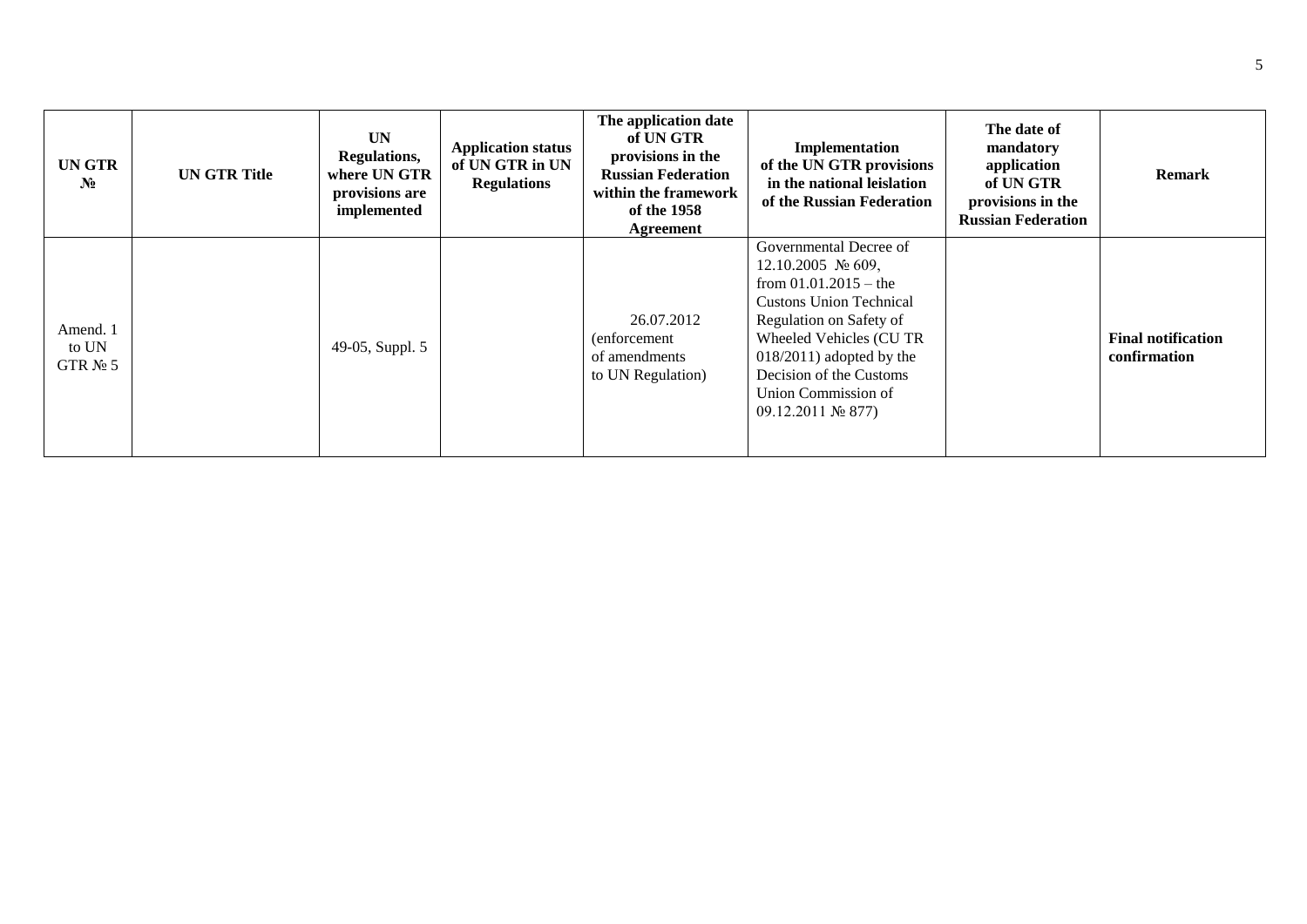| <b>UN GTR</b><br>$N_2$          | <b>UN GTR Title</b>                                                           | <b>UN</b><br>Regulations,<br>where UN GTR<br>provisions are<br>implemented | <b>Application status</b><br>of UN GTR in UN<br><b>Regulations</b> | The application date<br>of UN GTR<br>provisions in the<br><b>Russian Federation</b><br>within the framework<br>of the 1958<br><b>Agreement</b> | Implementation<br>of the UN GTR provisions<br>in the national leislation<br>of the Russian Federation                                                                                                                                                                                                                                                                                                                                | The date of<br>mandatory<br>application<br>of UN GTR<br>provisions in the<br><b>Russian Federation</b> | <b>Remark</b>                                                                                                                                                                                                                 |
|---------------------------------|-------------------------------------------------------------------------------|----------------------------------------------------------------------------|--------------------------------------------------------------------|------------------------------------------------------------------------------------------------------------------------------------------------|--------------------------------------------------------------------------------------------------------------------------------------------------------------------------------------------------------------------------------------------------------------------------------------------------------------------------------------------------------------------------------------------------------------------------------------|--------------------------------------------------------------------------------------------------------|-------------------------------------------------------------------------------------------------------------------------------------------------------------------------------------------------------------------------------|
| 6                               | Safety glazing materials<br>for motor vehicles and<br>motor vehicle equipment | 43-01                                                                      | Mandatory                                                          | 12.03.2008<br>(due to application of<br>UN Regulation $N_2$ 43)                                                                                | Direct reference to UN<br>Regulation № 43-00<br>(before $31.12.2014 -$ the<br><b>Technical Regulation on</b><br>Safety of Wheeled Vehicles<br>adopted by the<br>Governmental Decree of<br>10.09.2009 № 720,<br>from $01.01.2015 -$ the<br><b>Custons Union Technical</b><br>Regulation on Safety of<br>Wheeled Vehicles (CU TR<br>$018/2011$ ) adopted by the<br>Decision of the Customs<br>Union Commission of<br>09.12.2011 № 877) | 12.03.2008<br>(due to application of<br><b>UN</b> Regulation<br>$N_2$ 43-00)                           | <b>Final notification</b><br>confirmation                                                                                                                                                                                     |
| Amend. 1<br>to UN<br>GTR $N2$ 6 |                                                                               | 43-01, Suppl. 1                                                            |                                                                    | 18.11.2012<br>(enforcement<br>of amendments<br>to UN Regulation)                                                                               |                                                                                                                                                                                                                                                                                                                                                                                                                                      | Not established                                                                                        | The direct reference to<br><b>UN Regulation</b><br>$N_2$ 43-01 will be<br>included in the Custons<br><b>Union Technical</b><br>Regulation on Safety of<br><b>Wheeled Vehicles</b><br>(CU TR 018/2011) at<br>its next revision |
| $\overline{7}$                  | Head restraints                                                               |                                                                            |                                                                    | Not established                                                                                                                                |                                                                                                                                                                                                                                                                                                                                                                                                                                      | Not established                                                                                        | The UN GTR<br>provisions are planned<br>to be implemented in<br>the Russian Federation,<br>when they will be<br>realized in equivalent<br>UN Regulation ( $N_2$ 17)                                                           |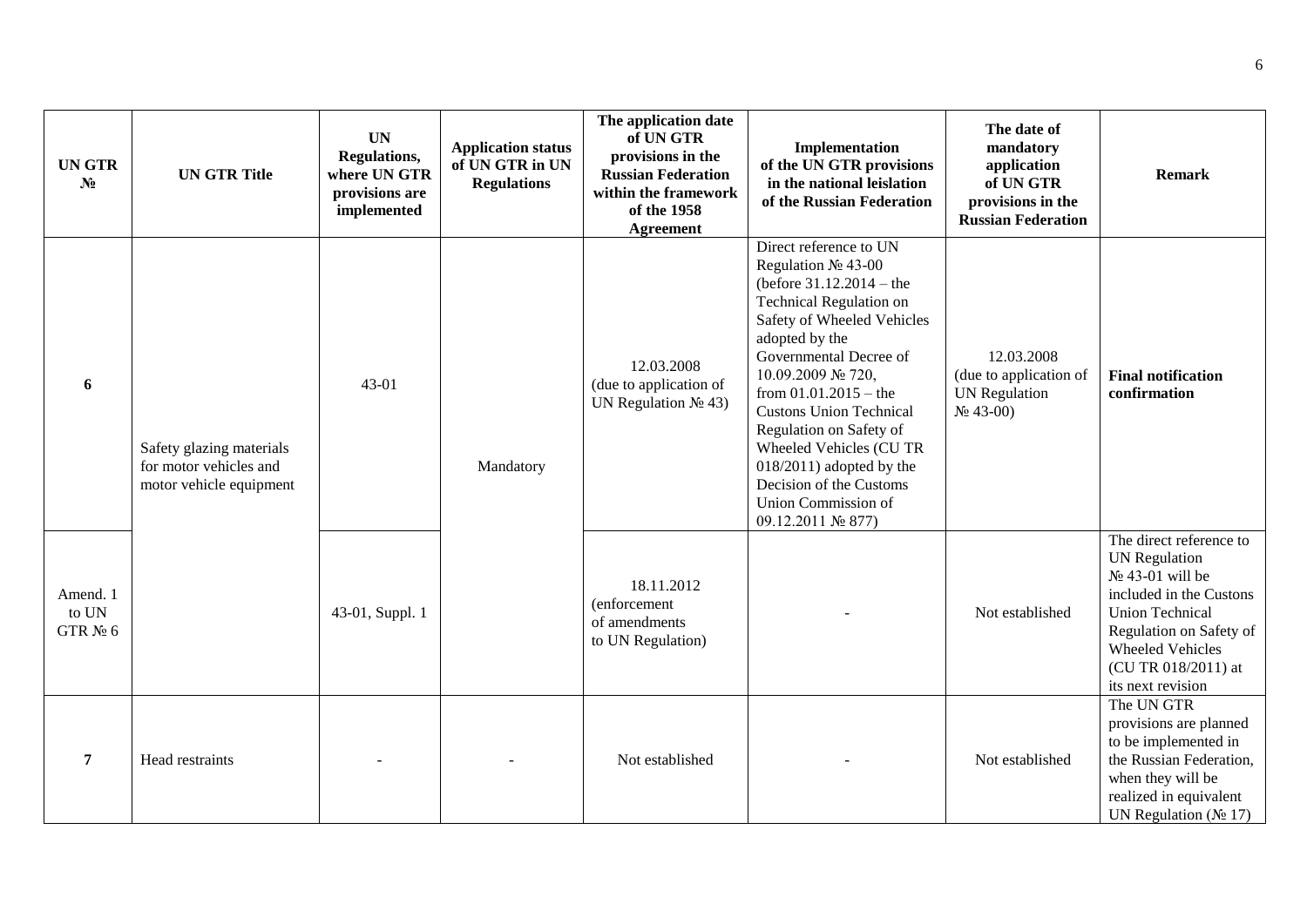| <b>UN GTR</b><br>N <sub>2</sub> | <b>UN GTR Title</b>                           | <b>UN</b><br>Regulations,<br>where UN GTR<br>provisions are<br>implemented | <b>Application status</b><br>of UN GTR in UN<br><b>Regulations</b> | The application date<br>of UN GTR<br>provisions in the<br><b>Russian Federation</b><br>within the framework<br>of the 1958<br><b>Agreement</b> | Implementation<br>of the UN GTR provisions<br>in the national leislation<br>of the Russian Federation                                                                                                                                                                                                                                                                                                                          | The date of<br>mandatory<br>application<br>of UN GTR<br>provisions in the<br><b>Russian Federation</b> | <b>Remark</b>                                                                                                                                                            |
|---------------------------------|-----------------------------------------------|----------------------------------------------------------------------------|--------------------------------------------------------------------|------------------------------------------------------------------------------------------------------------------------------------------------|--------------------------------------------------------------------------------------------------------------------------------------------------------------------------------------------------------------------------------------------------------------------------------------------------------------------------------------------------------------------------------------------------------------------------------|--------------------------------------------------------------------------------------------------------|--------------------------------------------------------------------------------------------------------------------------------------------------------------------------|
| 8                               | Electronic stability control<br>systems (ESC) | 13H-00,<br>Suppl. 9                                                        | Mandatory<br>(in case of ESC<br>installation)                      | 22.07.2009<br>(enforcement<br>of amendments<br>to UN Regulation)                                                                               | Direct reference to UN<br>Regulation № 13H-00<br>(before $31.12.2014 -$ the<br>Technical Regulation on<br>Safety of Wheeled Vehicles<br>adopted by the<br>Governmental Decree of<br>10.09.2009 № 720,<br>from $01.01.2015$ – the<br><b>Custons Union Technical</b><br>Regulation on Safety of<br>Wheeled Vehicles (CU TR<br>$018/2011$ ) adopted by the<br>Decision of the Customs<br>Union Commission of<br>09.12.2011 № 877) | 01.01.2014<br>(new vehicle types)                                                                      | <b>Final notification</b><br>confirmation                                                                                                                                |
| 9<br>Amend. 1<br>to UN          | Pedestrian safety                             | 127-00                                                                     | Mandatory                                                          | 17.11.2012<br>(enforcement<br>of UN Regulation)                                                                                                | Direct reference to UN GTR<br>$N_2$ 9<br>(the Custons Union<br>Technical Regulation on<br>Safety of Wheeled Vehicles<br>(CU TR 018/2011) adopted<br>by the Decision of the<br><b>Customs Union Commission</b>                                                                                                                                                                                                                  | 01.01.2016<br>(new vehicle types)                                                                      | <b>Final notification</b><br>confirmation<br><b>Final notification</b>                                                                                                   |
| GTR $N_2$ 9<br><b>10</b>        | Off-cycle emissions (OCE)                     | 49-05, Suppl. 1<br>49-06                                                   | Optional<br>Mandatory                                              | 17.03.2010<br>(enforcement<br>of amendments<br>to UN Regulation)                                                                               | of 09.12.2011 № 877)                                                                                                                                                                                                                                                                                                                                                                                                           | Not established                                                                                        | confirmation<br>The application of UN<br>GTR provisions will<br>become mandatory,<br>when the Emission<br>level Euro-6 will be<br>enforced in the Russian<br>Federation. |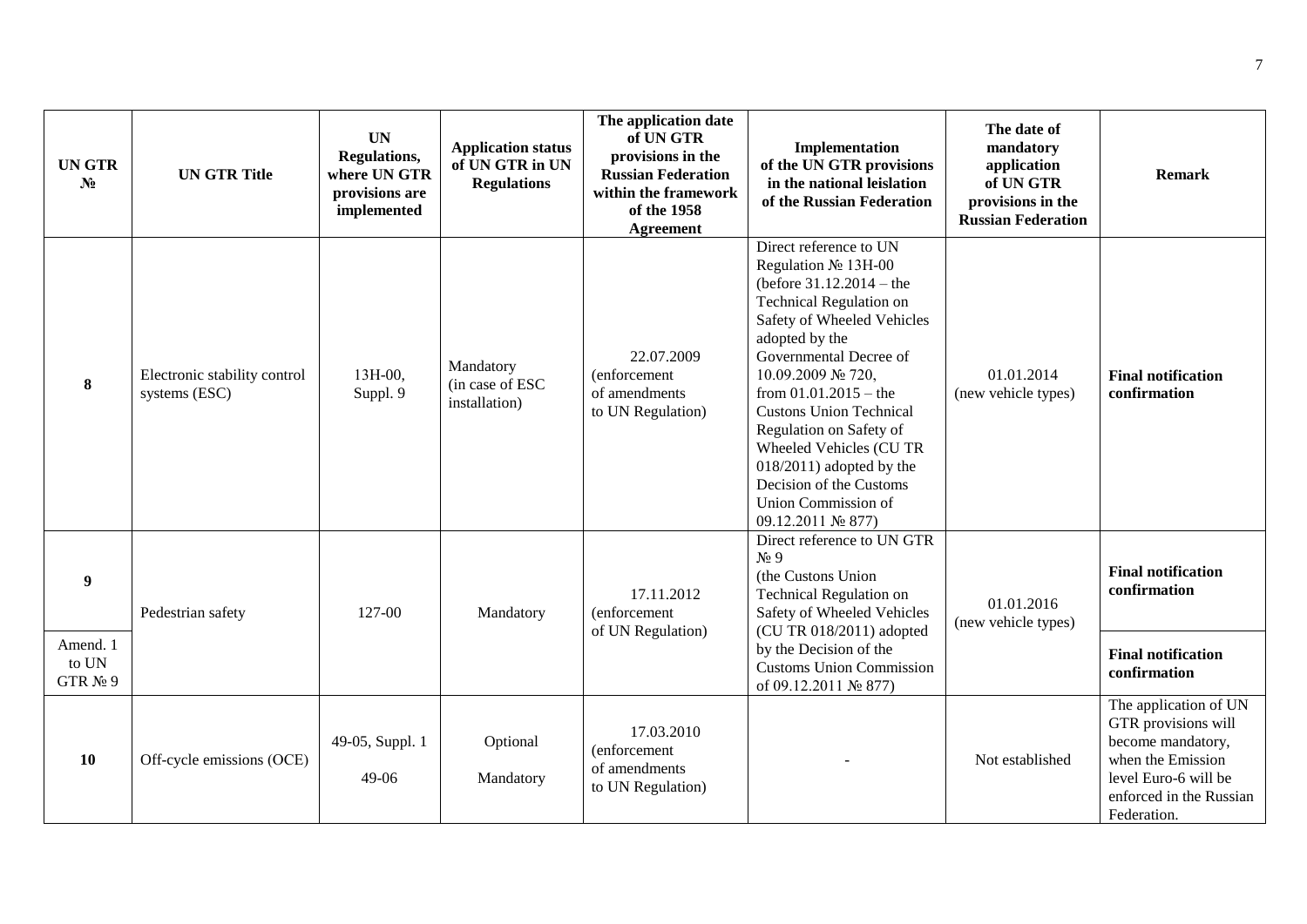| <b>UNGTR</b><br>$N_2$         | <b>UN GTR Title</b>                                                                                                                                                                                                            | <b>UN</b><br>Regulations,<br>where UN GTR<br>provisions are<br>implemented | <b>Application status</b><br>of UN GTR in UN<br><b>Regulations</b> | The application date<br>of UN GTR<br>provisions in the<br><b>Russian Federation</b><br>within the framework<br>of the 1958<br>Agreement | Implementation<br>of the UN GTR provisions<br>in the national leislation<br>of the Russian Federation                                                                         | The date of<br>mandatory<br>application<br>of UN GTR<br>provisions in the<br><b>Russian Federation</b> | <b>Remark</b>                                                                                                                                                                                                                                        |
|-------------------------------|--------------------------------------------------------------------------------------------------------------------------------------------------------------------------------------------------------------------------------|----------------------------------------------------------------------------|--------------------------------------------------------------------|-----------------------------------------------------------------------------------------------------------------------------------------|-------------------------------------------------------------------------------------------------------------------------------------------------------------------------------|--------------------------------------------------------------------------------------------------------|------------------------------------------------------------------------------------------------------------------------------------------------------------------------------------------------------------------------------------------------------|
| 11                            | Test procedure for<br>compression-ignition<br>engines to be installed in<br>agricultural and forestry<br>tractors and in non-road<br>mobile machinery with<br>regard to the emissions of<br>pollutants by the engine<br>(NRMM) | 96-03                                                                      | Mandatory                                                          | 26.07.2012<br>(enforcement<br>of amendments<br>to UN Regulation)                                                                        |                                                                                                                                                                               | Not established                                                                                        | The UN GTR<br>provisions are planned<br>to be mandatory in the<br><b>Technical Regulation</b><br>on safety of agricultural<br>and forestry tractors<br>and their trailers by<br>intrduction of a direct<br>reference to UN<br>Regulation $N_2$ 96-03 |
| 12                            | Location, identification<br>and operation of                                                                                                                                                                                   | 60-00, Suppl. 4                                                            | Mandatory                                                          | 01.11.2013<br>(enforcement<br>of amendments                                                                                             | Direct reference to UN<br>Regulation $\mathbb{N}$ <sup>o</sup> 60-00,<br>containing provisions<br>equivalent to those of UN<br><b>GTR</b><br>(the Custons Union               | 01.11.2013<br>(due to application of                                                                   | <b>Final notification</b><br>confirmation                                                                                                                                                                                                            |
| Amend. 1<br>to UN<br>GTR № 12 | motorcycle controls, tell-<br>tales and indicators                                                                                                                                                                             |                                                                            |                                                                    | to UN Regulation)                                                                                                                       | <b>Technical Regulation on</b><br>Safety of Wheeled Vehicles<br>(CU TR 018/2011) adopted<br>by the Decision of the<br><b>Customs Union Commission</b><br>of 09.12.2011 № 877) | <b>UN</b> Regulation<br>$N_2$ 60-00)                                                                   | <b>Final notification</b><br>confirmation                                                                                                                                                                                                            |
| 13                            | Global technical regulation<br>on hydrogen and fuel cell<br>vehicles (HFCV)                                                                                                                                                    | 134-00                                                                     | Mandatory                                                          | 15.06.2015<br>(enforcement<br>of UN Regulation)                                                                                         |                                                                                                                                                                               | Not established                                                                                        | The direct reference to<br><b>UN Regulation</b><br>№ 134-00 will be<br>included in the Custons<br><b>Union Technical</b><br>Regulation on Safety of<br><b>Wheeled Vehicles</b><br>(CU TR 018/2011) at<br>its next revision                           |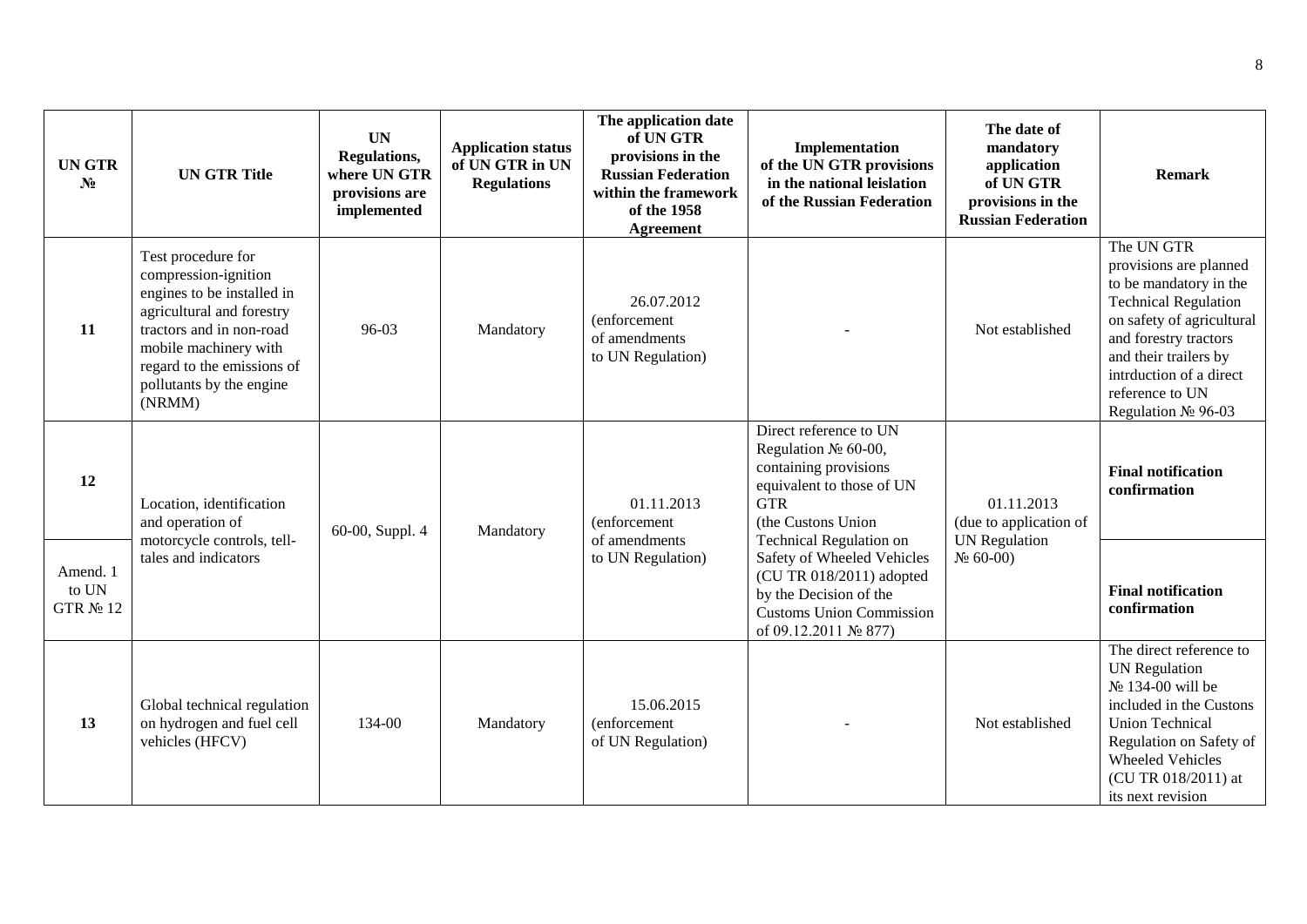| <b>UNGTR</b><br>$N_2$                                                                                                                                | <b>UN GTR Title</b>                                         | <b>UN</b><br>Regulations,<br>where UN GTR<br>provisions are<br>implemented | <b>Application status</b><br>of UN GTR in UN<br><b>Regulations</b> | The application date<br>of UN GTR<br>provisions in the<br><b>Russian Federation</b><br>within the framework<br>of the 1958<br><b>Agreement</b> | Implementation<br>of the UN GTR provisions<br>in the national leislation<br>of the Russian Federation | The date of<br>mandatory<br>application<br>of UN GTR<br>provisions in the<br><b>Russian Federation</b> | <b>Remark</b>                                                                                                                                                                                                                                      |
|------------------------------------------------------------------------------------------------------------------------------------------------------|-------------------------------------------------------------|----------------------------------------------------------------------------|--------------------------------------------------------------------|------------------------------------------------------------------------------------------------------------------------------------------------|-------------------------------------------------------------------------------------------------------|--------------------------------------------------------------------------------------------------------|----------------------------------------------------------------------------------------------------------------------------------------------------------------------------------------------------------------------------------------------------|
| 14                                                                                                                                                   | Pole Side Impact (PSI)                                      | 135-00<br>135-01                                                           | Mandatory                                                          | 15.06.2015<br>(enforcement<br>of UN Regulation)                                                                                                |                                                                                                       | Not established                                                                                        | The direct reference to<br><b>UN</b> Regulation<br>$N_2$ 135-01 will be<br>included in the Custons<br><b>Union Technical</b><br>Regulation on Safety of<br><b>Wheeled Vehicles</b><br>(CU TR 018/2011) at<br>its next revision                     |
| 15<br>Amend. 1<br>to UN<br>GTR № 15<br>Amend. 2<br>to UN<br><b>GTR № 15</b><br>Amend. 3<br>to UN<br>GTR № 15<br>Amend. 4<br>to UN<br><b>GTR № 15</b> | World harmonized Light<br>vehicle Test Procedures<br>(WLTP) |                                                                            |                                                                    |                                                                                                                                                |                                                                                                       | Not established                                                                                        | The Russian Federation<br>is considering the<br>possibility of the direct<br>application of the UN<br><b>GTR</b> with a view to<br>setting emission<br>requirements at the<br>national level.<br><b>Transition dates have</b><br>not been set yet. |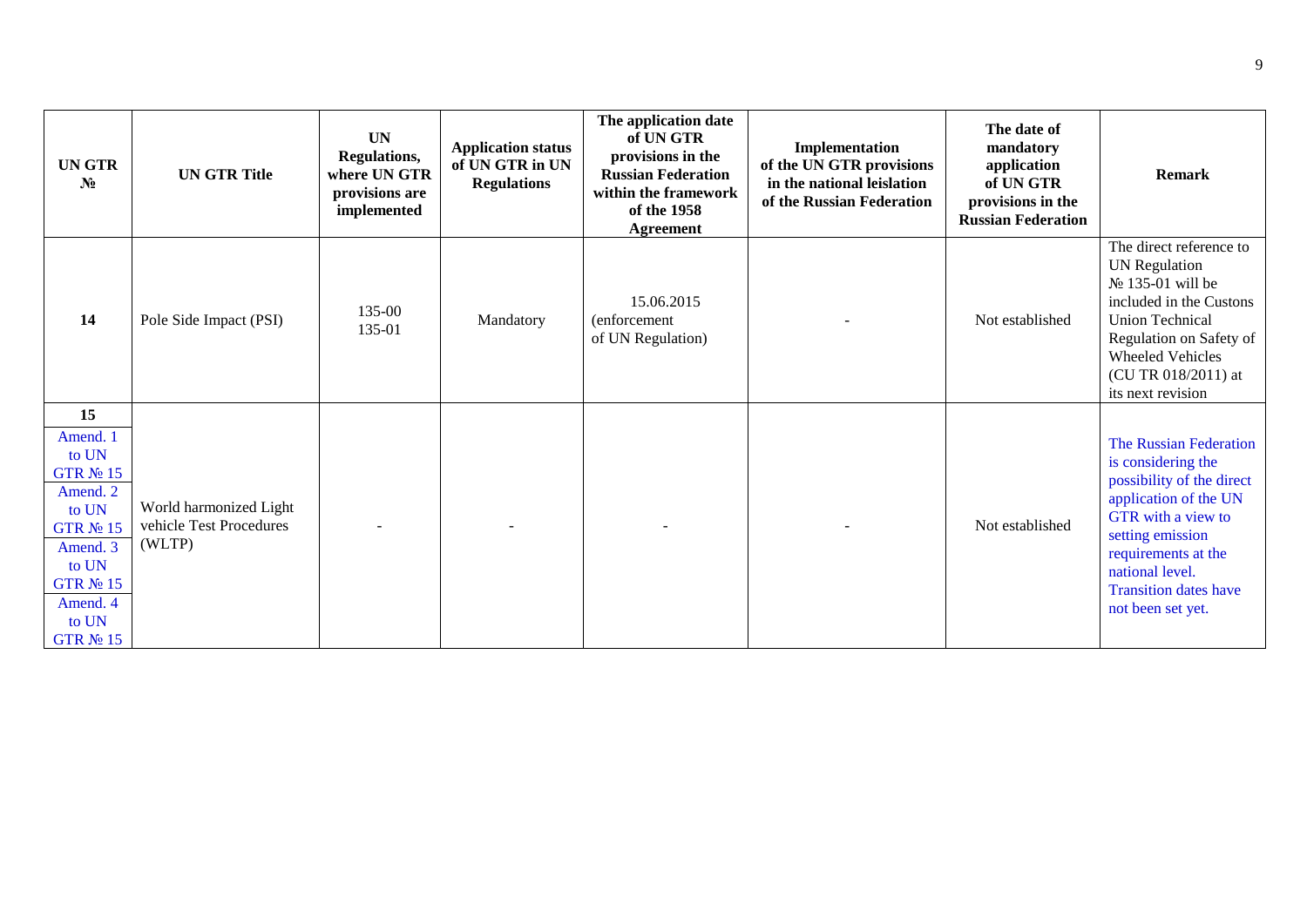| <b>UN GTR</b><br>N <sub>2</sub> | <b>UN GTR Title</b>                                                                                                                                                       | <b>UN</b><br>Regulations,<br>where UN GTR<br>provisions are<br>implemented | <b>Application status</b><br>of UN GTR in UN<br><b>Regulations</b> | The application date<br>of UN GTR<br>provisions in the<br><b>Russian Federation</b><br>within the framework<br>of the 1958<br><b>Agreement</b> | Implementation<br>of the UN GTR provisions<br>in the national leislation<br>of the Russian Federation                                                                                                                                                                | The date of<br>mandatory<br>application<br>of UN GTR<br>provisions in the<br><b>Russian Federation</b>                                                                     | <b>Remark</b>                                                                                                                                            |
|---------------------------------|---------------------------------------------------------------------------------------------------------------------------------------------------------------------------|----------------------------------------------------------------------------|--------------------------------------------------------------------|------------------------------------------------------------------------------------------------------------------------------------------------|----------------------------------------------------------------------------------------------------------------------------------------------------------------------------------------------------------------------------------------------------------------------|----------------------------------------------------------------------------------------------------------------------------------------------------------------------------|----------------------------------------------------------------------------------------------------------------------------------------------------------|
| 16                              |                                                                                                                                                                           |                                                                            |                                                                    |                                                                                                                                                | Direct reference to UN<br>Regulations $N2$ 30-02, 54-00,<br>64-02, 117-02<br>(before $31.12.2014 -$ the<br><b>Technical Regulation on</b><br>Safety of Wheeled Vehicles<br>adopted by the                                                                            | 13.11.2014<br>(from the date of UN<br>GTR establishment in<br>the Global Registry,<br>due to application of<br><b>UN Regulations</b><br>№ 30-02, 54-00,<br>64-02, 117-02). | <b>Final notification</b><br>confirmation                                                                                                                |
| Amend. 1<br>to UN<br>GTR № 16   | <b>Tyres</b>                                                                                                                                                              | $30 - 02$<br>54-00<br>64-02<br>117-02<br>(incomplete<br>alignment)         | Mandatory                                                          | Before 2000<br>Before 2000<br>19.08.2010<br>30.01.2011<br>(enforcement<br>of amendments<br>to UN Regulations)                                  | Governmental Decree of<br>10.09.2009 № 720,<br>from $01.01.2015 -$ the<br><b>Custons Union Technical</b><br>Regulation on Safety of<br>Wheeled Vehicles (CU TR<br>$018/2011$ ) adopted by the<br>Decision of the Customs<br>Union Commission of<br>09.12.2011 № 877) |                                                                                                                                                                            | <b>Final notification</b><br>confirmation                                                                                                                |
| 17                              | Measurement procedure<br>for two- or three-wheeled<br>motor vehicles equipped<br>with a combustion engine<br>with regard to the<br>crankcase and evaporative<br>emissions |                                                                            |                                                                    | Not established                                                                                                                                |                                                                                                                                                                                                                                                                      | Not established                                                                                                                                                            | The UN GTR<br>provisions are planned<br>to be implemented in<br>the Russian Federation,<br>when they will be<br>realized in equivalent<br>UN Regulation. |
| 18                              | Measurement procedure<br>for two- or three-wheeled<br>motor vehicles with regard<br>to on-board diagnostics                                                               |                                                                            |                                                                    | Not established                                                                                                                                |                                                                                                                                                                                                                                                                      | Not established                                                                                                                                                            | The UN GTR<br>provisions are planned<br>to be implemented in<br>the Russian Federation,<br>when they will be<br>realized in equivalent<br>UN Regulation. |